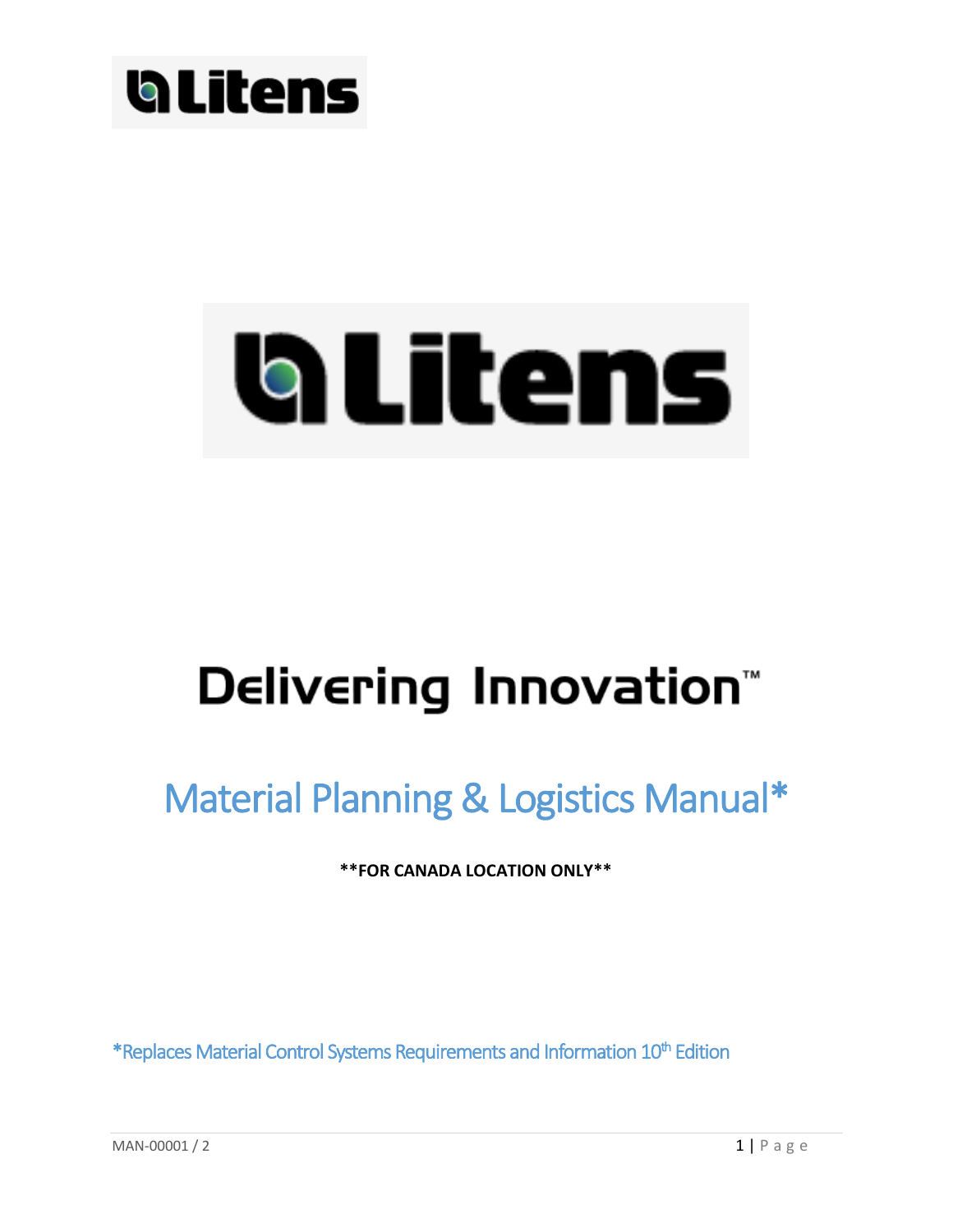

#### **PURPOSE AND SCOPE**

The Materials Planning and Logistics Manual is created as an invaluable tool for instructing our suppliers on how to best provide top quality service to our customers per Litens Canadian (LAP) standards.

Our Supply Chain Vision is to streamline the supply chain to ensure our customers receive the right product delivered to the right place at the right time in the right packaging with the right documents/invoices. We strive to achieve full integration with our supplier and customer base supported through clear business decision making efforts provided with the assistance of our suppliers and Inventory Control team. Your contribution to understanding and fulfilling our requirements will provide the Litens team with invaluable insight to make strategic decisions for our company.

The manual contains systematic procedures for various day to day tasks required from our supplier base to achieve 100% Litens Supplier Ratings. Any chronic low rating can result in no new business or lost business.

This manual works in cooperation with MAN-00005, Litens Packaging Handbook and MAN-00007, Supplier Quality Handbook, and does not replace them. Please ensure you also understand and adhere to their management principles.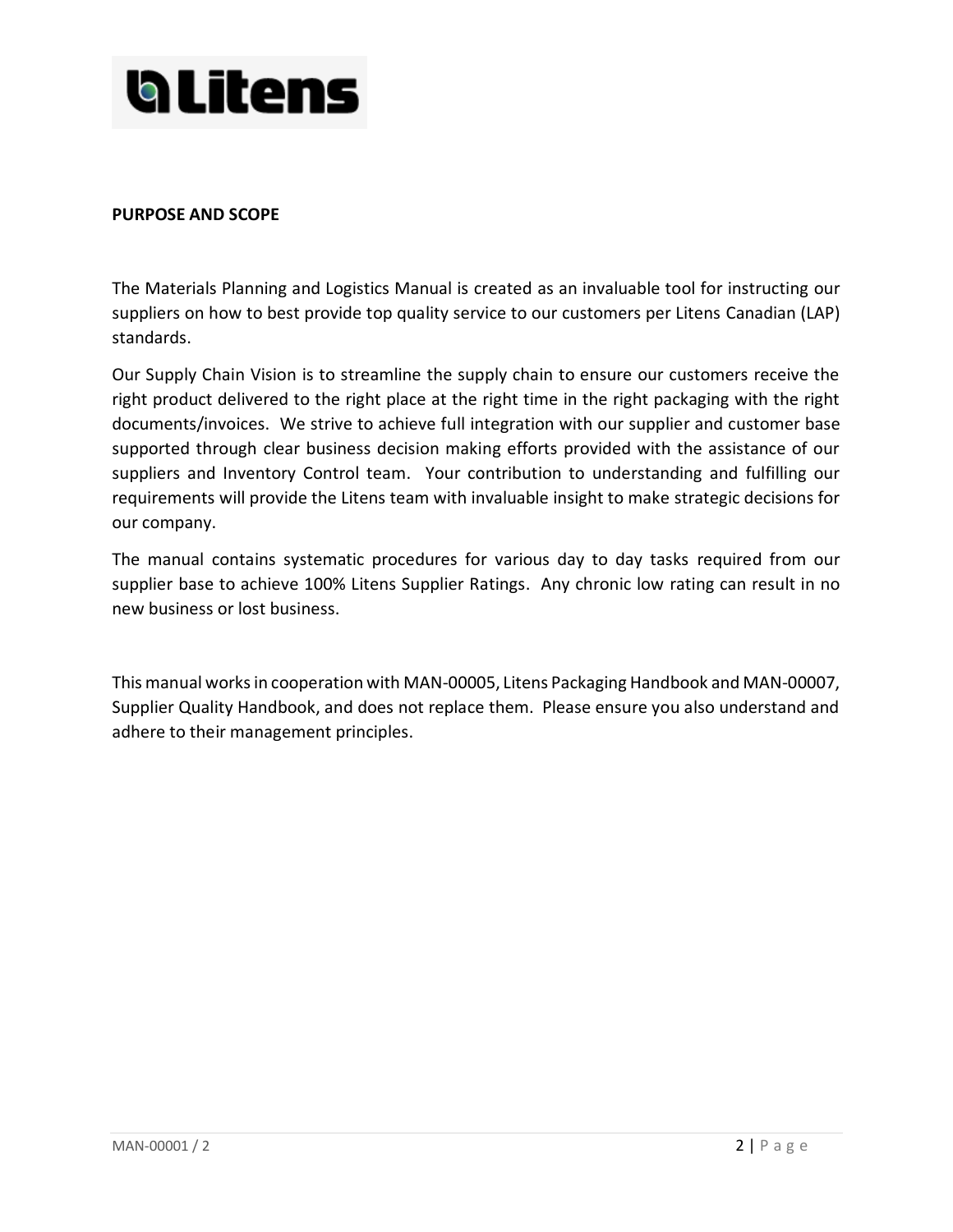

#### **MATERIAL PLANNING & LOGISTICS MANUAL**

#### **TABLE OF CONTENTS**

| 1. Release Management                                                     | 4  |
|---------------------------------------------------------------------------|----|
| 2. Supplier Delivery Schedule                                             |    |
| 3. Supplier Expedite Report                                               | 8  |
| 4. Bulk Packaging & Allowances                                            | 9  |
| 5. Supplier Bin Tags, Boxes, Skid Labels & Shipping Document Requirements | 10 |
| 6. Advance Shipping Notification (ASN)                                    | 11 |
| 7. Rejected Material                                                      | 12 |
| 8. Litens Supplied Bins                                                   | 12 |
| 9. Litens Supplied Product (Off Premise Inventory)                        | 13 |
| 10. Premium Freight                                                       | 15 |
| 11. Supplier Delivery Performance                                         | 16 |
| 12. Logistics Program                                                     | 18 |
| 13. Litens Holidays, Vacation and Shutdowns                               | 18 |
|                                                                           |    |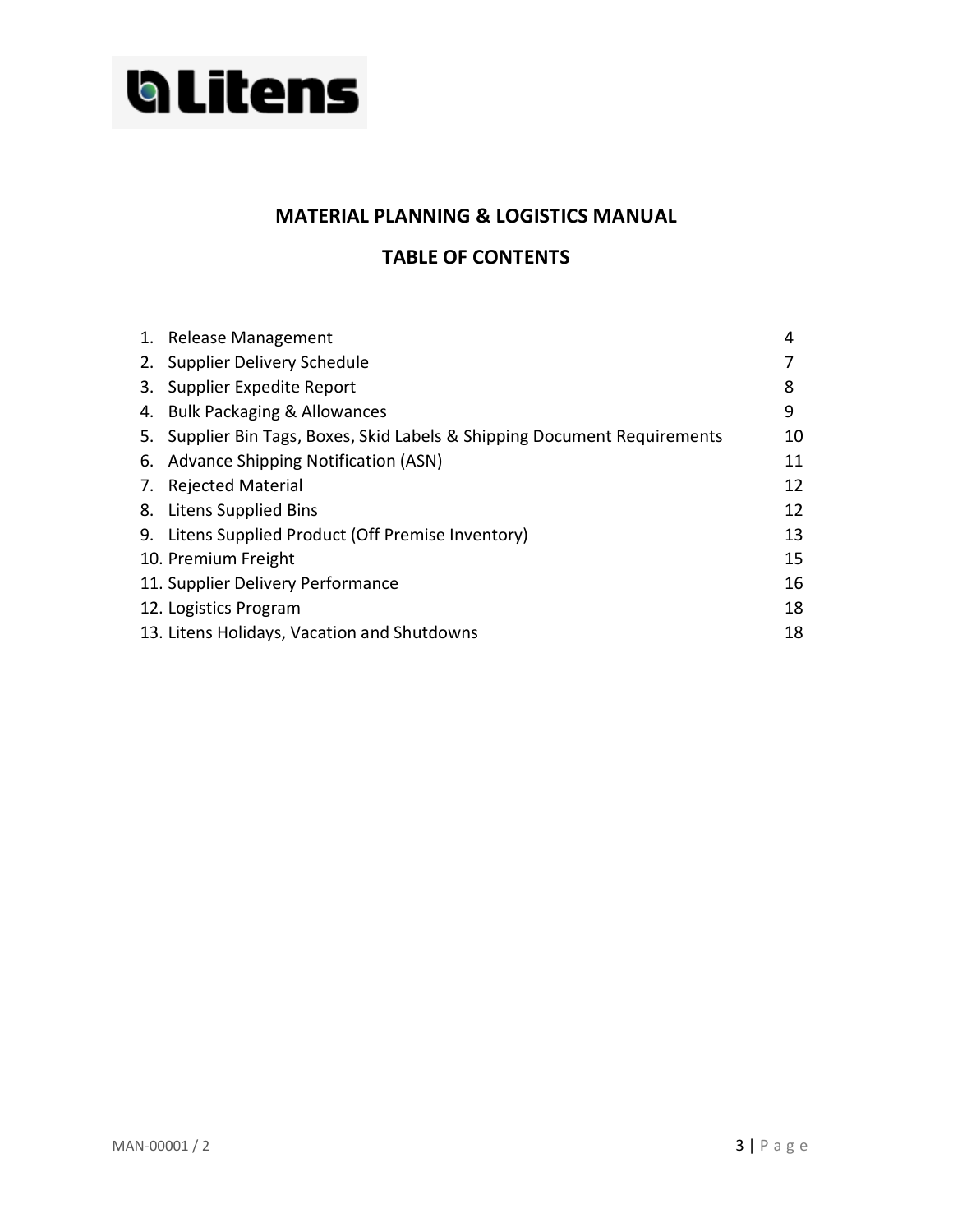

#### **1. RELEASE MANAGEMENT**

Releases are sent by either traditional or web EDI weekly to all suppliers. It is the suppliers responsibility to ensure receipt of these and follow up with their Release Analyst in the event they are not received.

Releases are re-issued to suppliers on a weekly cycle. If a supplier required ship date falls within 36 hours of the receipt of the new release, they can ship to the previous weekly release requirements without penalty.

In this section we seek to educate the supplier on the fundamental interpretations of Litens release requirements. Please see below for a sample of a release authorization. We will clearly explain the details and requirements.



- 1. Litens Blanket PO (Purchase Order) Number.
- 2. Litens Component Item # This must be clearly included on all documentation including Packing List, Bill of Lading, Invoice and ASN.
- 3. Last Rcpt Last Receipt Date. This is the last date that Litens received this item.
- 4. Last Qty This is the last quantity that Litens received this item.
- 5. Cum YTD This is the YTD Cum received for this item. Supplier shall track and resolve any discrepancies between its cumulative YTD shipped to Litens Cum YTD received (5) on a weekly/daily basis dependent on release frequency. The supplier shall ship parts according to Litens cum less parts in transit until the discrepancy has been resolved. Cum discrepancies will cause over/under shipments and must be treated as a priority to correct with the Release Analyst. Escalation to the Inventory Supervisor if required.
- 6. Current Litens Release #.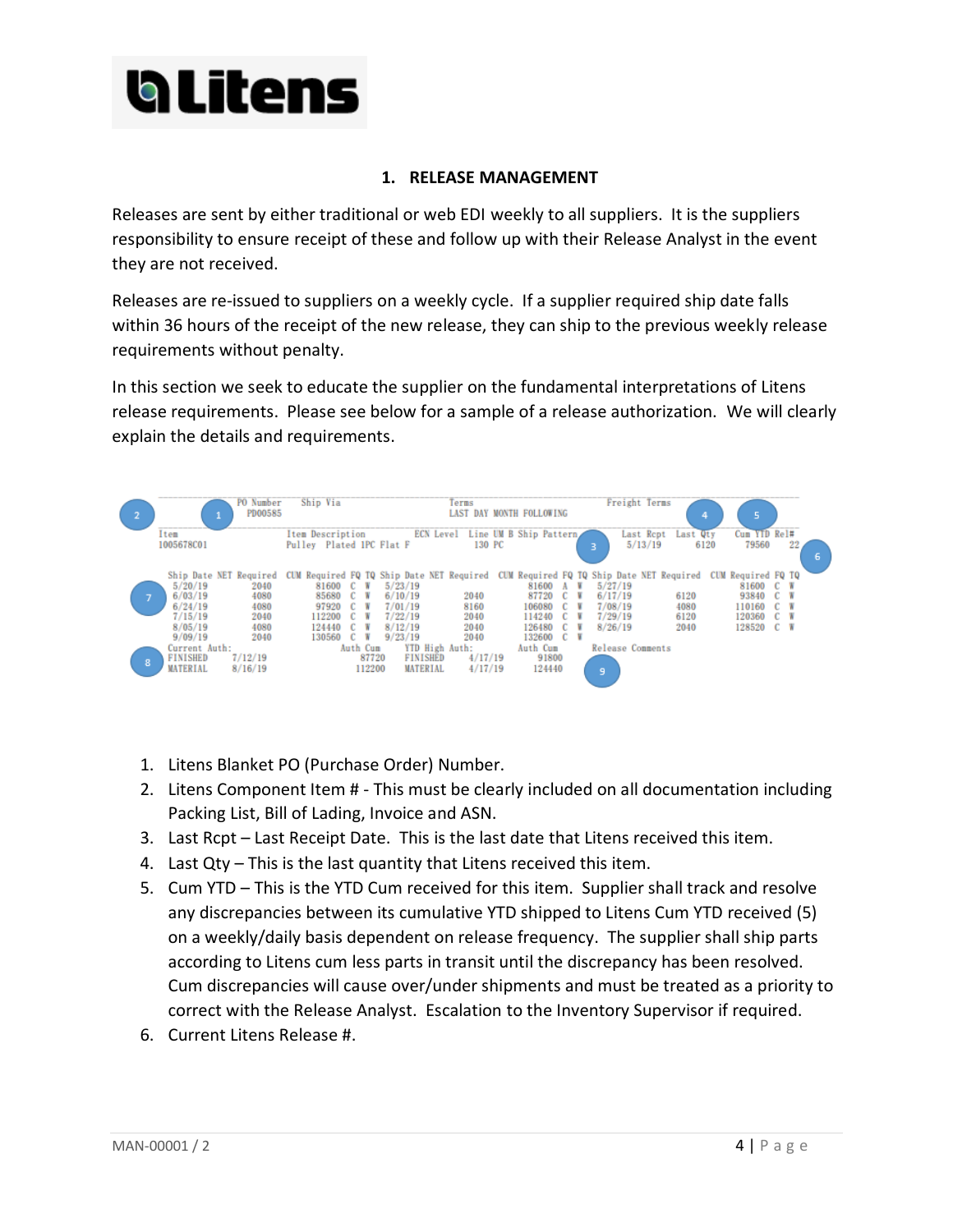

- 7. Release Information:
	- a. Ship/Delivery Date Please carefully review this. It will either state Ship Date or Delivery Date.
		- i. Ship Date is the date the supplier is required to ship the production to Litens. Delivery date is the date the product is required to arrive at Litens. Transit days to Litens will need to be considered if you are shipping to a Delivery Date.
		- ii. Ship Date Only Supplier must consider pick up date per transportation date provided from Litens Freight Forwarder/Logistics Team.
	- b. NET Required is the quantity required for that release for that date.
	- c. CUM Required Litens Cum is the rolling accumulation of the Net Required (Received + Net Required).
	- d. FQ Forecast Qualifier:
		- i. A Immediate which means the requirement is past due and is required immediately. This may be caused by a supplier missed shipment or an increase from Litens.
		- ii. C Firm Order. Firm does not mean Frozen. It is based on the Material Authorization only.
		- iii. D Forecast/Planning Order only. These may fluctuate and are for planning purposes only
	- e. TQ Time Qualifier frequency of release. In this example it is a weekly requirement.

|   |         | Ship Date NET Required CUM Required FQ TQ |        |   |   |  |
|---|---------|-------------------------------------------|--------|---|---|--|
|   | 5/20/19 | 2040                                      | 81600  |   |   |  |
| 7 | 6/03/19 | 4080                                      | 85680  | C | W |  |
|   | 6/24/19 | 4080                                      | 97920  |   |   |  |
|   | 7/15/19 | 2040                                      | 112200 | c |   |  |
|   | 8/05/19 | 4080                                      | 124440 |   |   |  |
|   | 9/09/19 | 2040                                      | 130560 |   |   |  |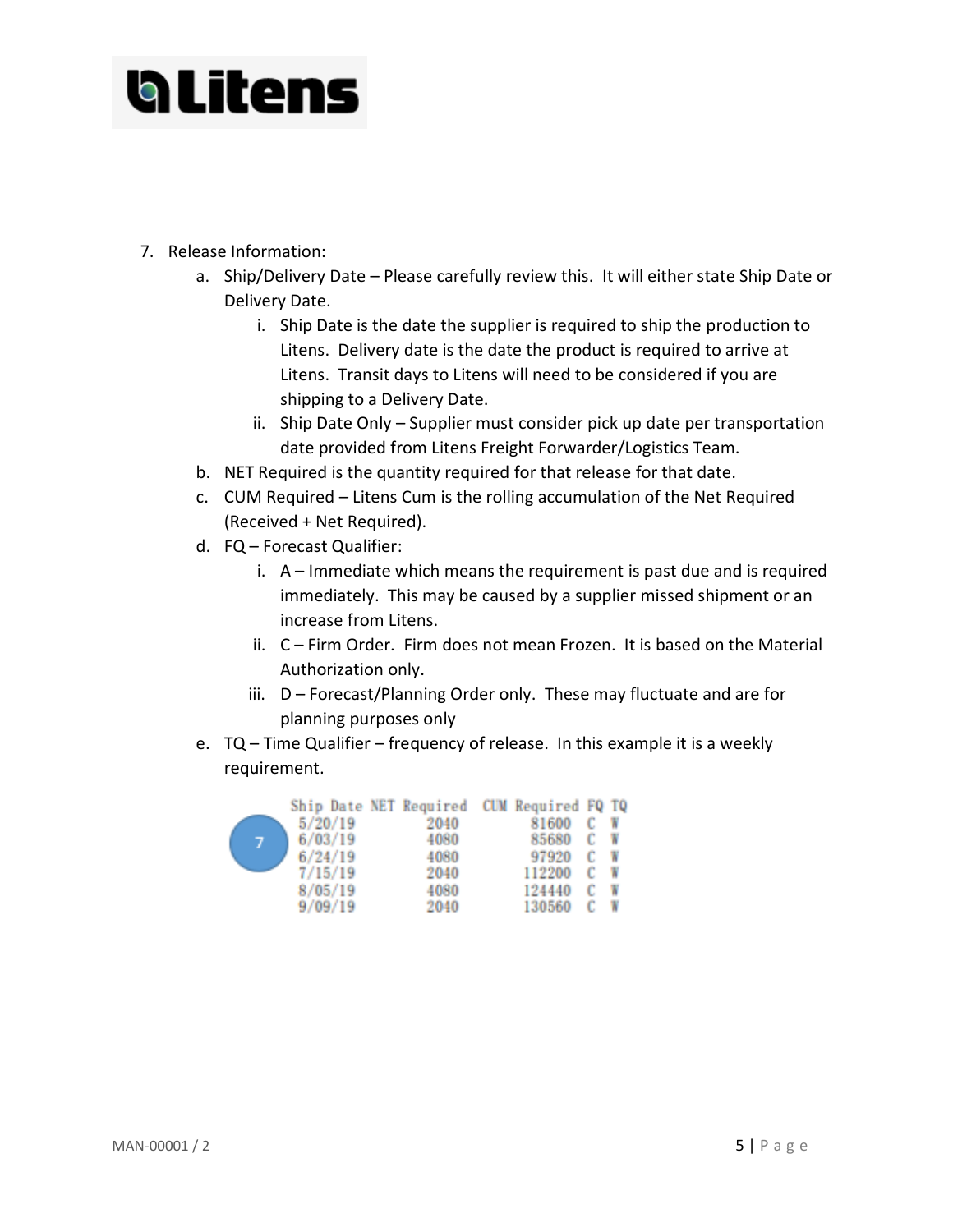

- 8. Current Finished and Material Cum Authorizations
	- a. FINISHED Authorization Date The supplier is covered for finished goods produced to the cum on this date. In this example the supplier is covered for finished goods produced to the June  $10<sup>th</sup>$  cum as this is an overseas supplier (July  $12<sup>th</sup> - 4$  weeks transit = June  $10<sup>th</sup>$ ). Transit times must be deducted from this date. If you are unsure of your planned transit times, please review with your Release Analyst for clarification.
	- b. MATERIAL Authorization Date The supplier is covered for raw material purchased to the cum on this date. In this example the supplier is covered for raw material purchases up to and including July  $15^{th}$  (August  $15^{th}$  – 4 weeks transit)
- 9. YTD High the Year to Date High for the cum that Litens has authorized the supplier for. In the event of an item discontinuation, this would be considered for compensation to the supplier in conjunction with the Finished and Material Authorization dates.

Requests for minimum run authorization or set up charges shall be submitted in writing to the Release Analyst for approval. Upon receipt the Release Analyst will review production requirements and may choose to accept the setup charge/minimum run or provide an alternate quantity.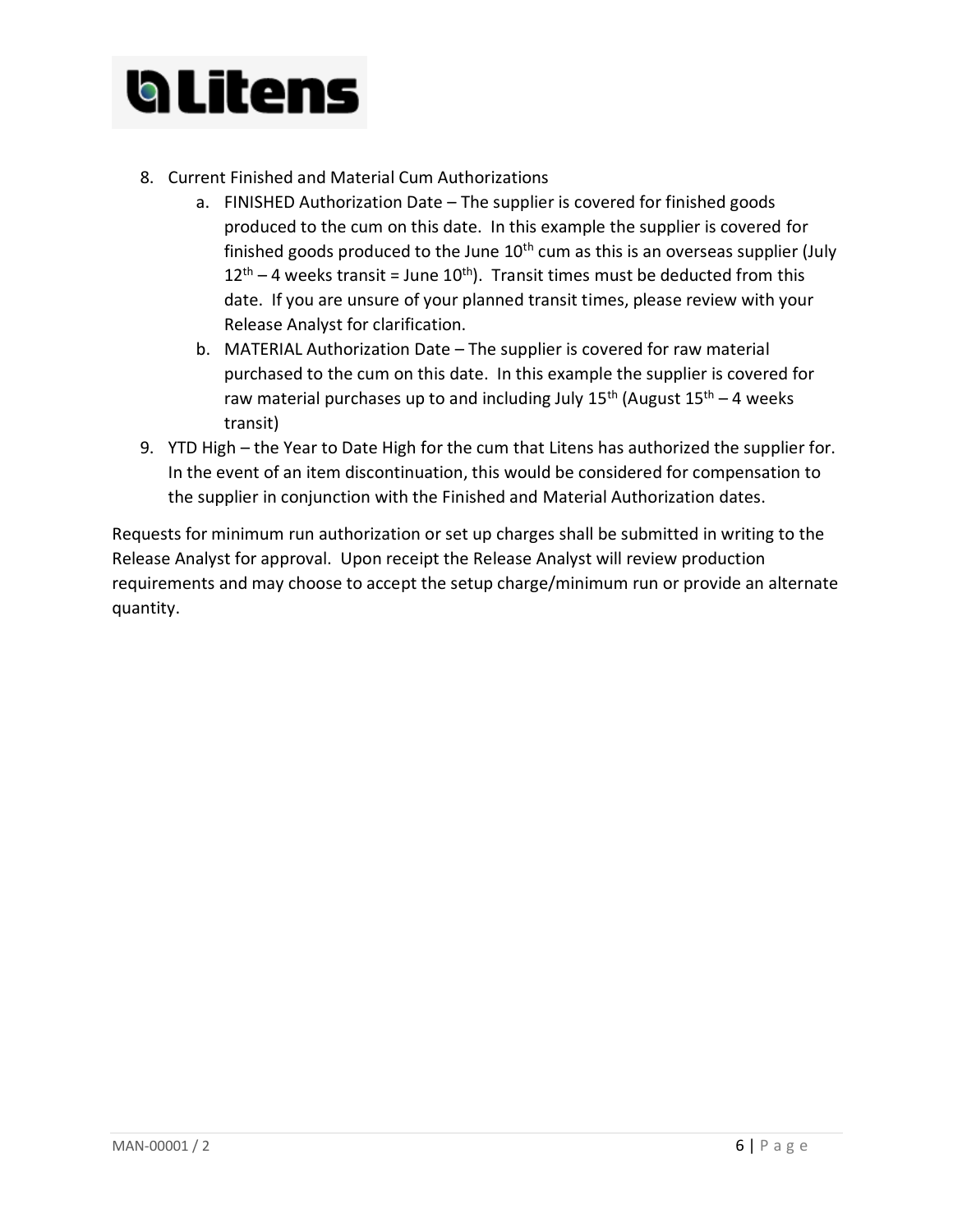

#### **2. SUPPLIER DELIVERY SCHEDULES**

When a supplier cannot meet release requirements, the supplier shall provide a supplier delivery schedule to their Release Analyst 2 business days after receipt of their requirements including the following information:

- Part number
- Release number
- Quantity due
- Date due
- Quantities and dates parts will be available

The delivery schedule should cover the entire time required to catch up with Litens' requirements. This schedule may need to be resubmitted weekly based on the new releases as we are unable to freeze the changes.

The Release Analyst will review the schedule and, where required, will work with suppliers to finalize the best delivery schedule possible. If the delivery schedule is unacceptable and expedited freight is required, the supplier is to assume responsibility for the cost. Litens will maintain the authority over which carrier to use. **Failure to submit the delivery schedule within 48 hours will result in delivery performance point loss**.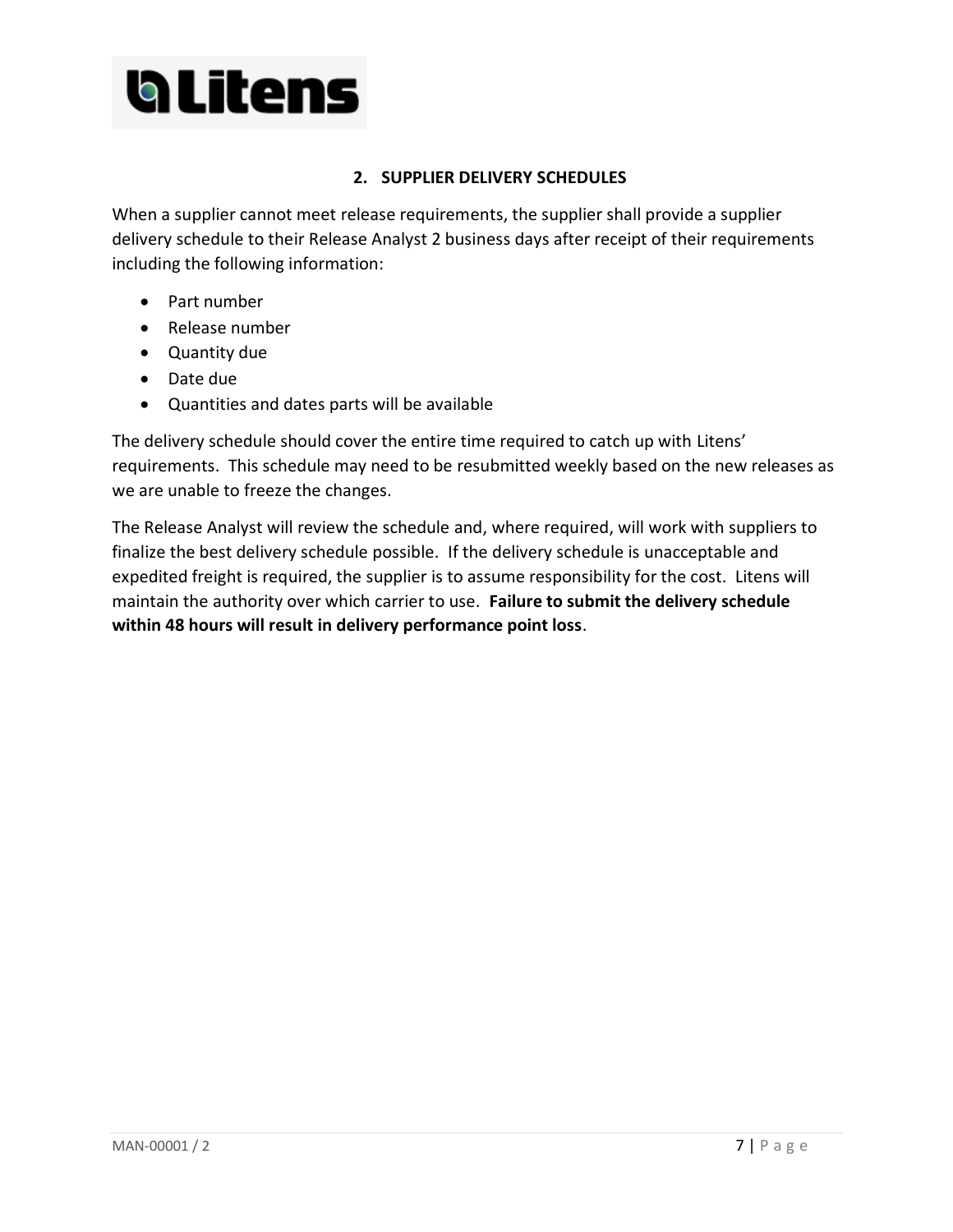

#### **3. SUPPLIER EXPEDITE REPORT**

The Supplier Expedite Report is a collaborative report for the supplier to provide feedback to Litens of their supply plan, and any issues that may exist. It also provides the supplier with an opportunity to review Litens' daily usage to gain a better understanding of their true supply requirements (eliminating safety stock). It does not include all parts on release, only items where our plant production schedule drives our current on hand of raw material below our safety stock or into a negative on hand position.

Frequency of this report generation will be determined by the Supplier and their Release Analyst. Suppliers are responsible to respond by email to their Release Analyst by 2pm on the same day for requirements required within 24 hours. If there are threats to Litens supply, the supplier is responsible to call the Release Analyst immediately to escalate the situation and continue to escalate until contact is made. Alternatively, the report is required by end of day. **Responses are required for at least 10 working days of the report horizon**.

ample of the Expedite Report is shown below. It clearly details the shipment location, Supplier Code, Date the Report was run and the Schedule Horizon (how many days out it covers).

| a ltens<br>automotive group                                                                                                                                                                                                                     |             |              |                                                  |                    |                               |                    |                                      |                      |                         |
|-------------------------------------------------------------------------------------------------------------------------------------------------------------------------------------------------------------------------------------------------|-------------|--------------|--------------------------------------------------|--------------------|-------------------------------|--------------------|--------------------------------------|----------------------|-------------------------|
| Location: Courtland                                                                                                                                                                                                                             |             |              |                                                  |                    |                               |                    |                                      |                      | 11                      |
| Report Date: 02/06/19                                                                                                                                                                                                                           |             |              |                                                  |                    |                               |                    |                                      |                      |                         |
| The dates indicated in Column C are the dates the material is required at litens. The material must be delivered to Litens at frast two days in advance of the production dats. If y<br>concerns, please contact the Release Ahalyst at Litens. |             |              |                                                  |                    |                               |                    |                                      |                      |                         |
| <b>Planner</b>                                                                                                                                                                                                                                  | <b>Hem#</b> | StandardPack | <b>Release Date</b>                              | Litens O/H @ 7:00a | Weekly<br>Demand <sup>+</sup> | <b>Release Oty</b> | Fulfill<br>Promiss <sup>*</sup>      | Alternate<br>$QTV =$ | <b>Suuplier Comment</b> |
| 120                                                                                                                                                                                                                                             | 242155D     | 5,400        | 02/06/19                                         | 3,917              | 1,620                         |                    |                                      |                      |                         |
|                                                                                                                                                                                                                                                 |             |              | 02/13/19                                         | 1,068              | 2,849                         | 3,787              | No                                   |                      |                         |
| ÷                                                                                                                                                                                                                                               |             |              | 02/14/19                                         | (1.811)            | 2,879                         |                    | Yet                                  |                      |                         |
|                                                                                                                                                                                                                                                 |             |              | 02/15/19                                         | (3, 287)           | 1,476                         |                    | Alter                                |                      |                         |
|                                                                                                                                                                                                                                                 | 2100478     | 1,000        | 02/15/19                                         | 245                | 320                           |                    |                                      |                      |                         |
| 110                                                                                                                                                                                                                                             | 402036A     | 50,000       | 02/06/19                                         | 476                | 1,620                         |                    |                                      |                      |                         |
|                                                                                                                                                                                                                                                 |             | з            | Supplier#: All<br>Schedule Horizon: 14 Days<br>4 |                    | 6                             |                    | <b>Supplier Expedite Report</b><br>8 | 9                    | 10                      |

It covers the following:

 $\overline{1}$  and  $\overline{1}$ 

- 1. Vendor Code Supplier's Code at Litens
- 2. Planner Release Analyst responsible for the account
- 3. Item # -- Litens Item #
- 4. Standard Pack
- 5. Release Date Date the product is required **AT LITENS**
- 6. Litens O/H @ 7:00a Snapshot of Litens inventory at 7 am the day it was run
- 7. Weekly Demand Litens production demand that will consume parts for the corresponding release date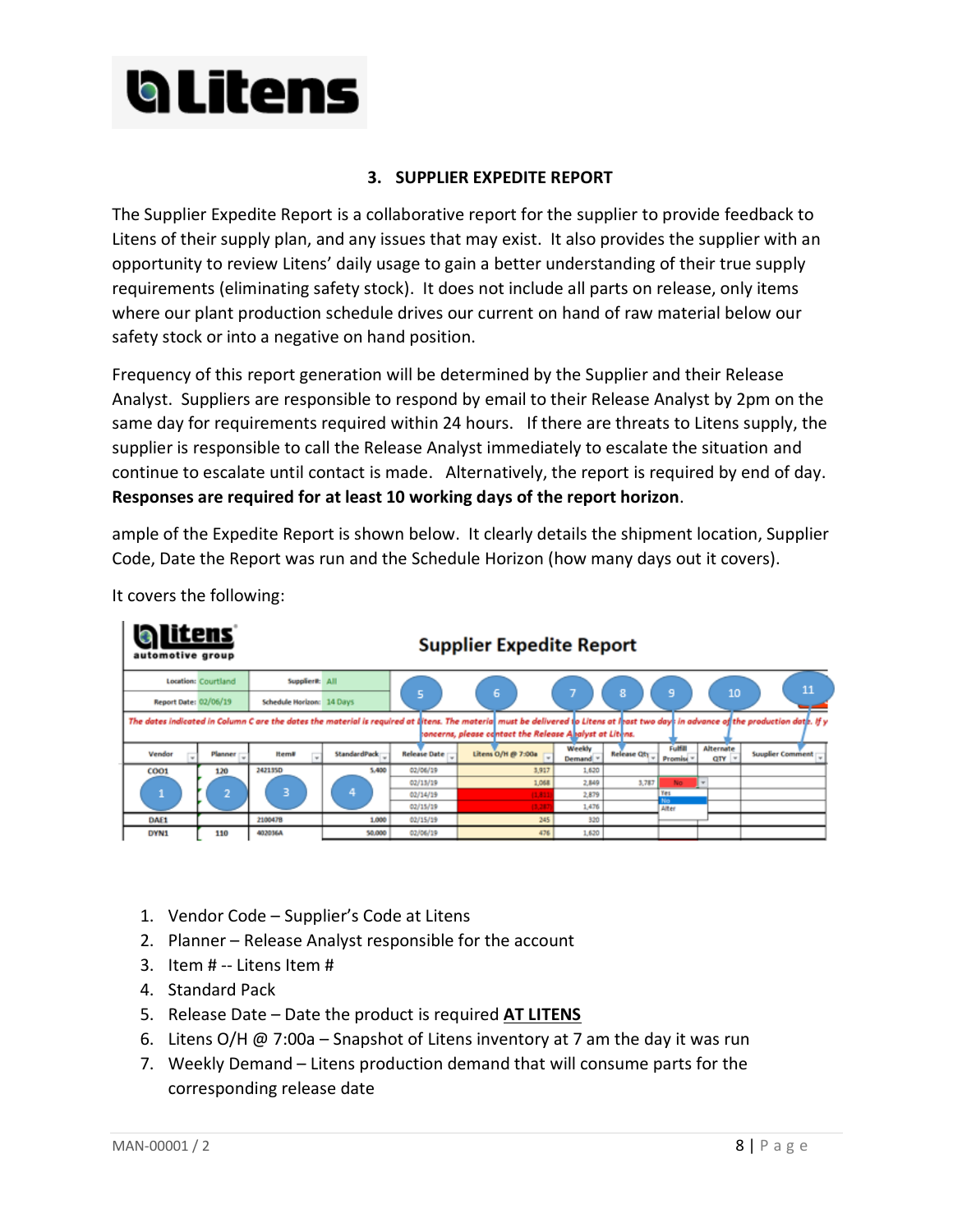

- 8. Release Qty Quantity to be Released to Litens by the supplier to arrive on the specified release date.
- 9. Fulfill Promise Can the Supplier fulfill the Release quantity to be delivered to Litens on the specified date. There is a drop down on this field. The supplier is to complete as follows:
	- a. Yes The supplier is able to fulfill the release, cell will turn green and populate the inventory update
	- b. No The supplier is unable to fulfill the release, cell will turn red and reduce the inventory accordingly, illustrating when Litens supply will go down to 0 by showing a negative inventory projection.
	- c. Alter The supplier is able to complete a partial shipment on the required release date. Supplier is to enter the quantity they can provide on that release date, cell will turn yellow and the inventory projection will update to clearly see if Litens production is at risk.
	- d. In both the "No" and "Alter" scenarios, the supplier is required to supply a Delivery Schedule, as discussed in Section 3 – Supplier Delivery Schedules. Supplier may be responsible for the premium freight.
- 10. Alternate quantity If the supplier choses Alter promise they must enter the proposed alternate delivery quantity.
- 11. Supplier Comment free form text for supplier input

#### **4. BULK PACKAGING AND ALLOWANCES**

Bulk packaging refers to a system of packing parts in which the quantity fluctuates from pack to pack or bin to bin. This is usually found in cases where Litens' bins are used and parts are filled to a certain level so that they come close to the approved standard pack.

The amount of fluctuation in quantity from pack to pack is controlled by applying an allowance which limits the deviation around the approved standard pack. Suppliers shall request a bulk pack allowance percentage where appropriate. Litens will communicate to suppliers any approved bulk pack allowances. Allowances may be re-evaluated from time to time by Litens. The supplier may also submit a request along with a reason for changes to their bulk pack allowance. Requests shall be submitted to Litens Release Analyst.

Delivery performance calculations will incorporate the bulk pack allowance percentage.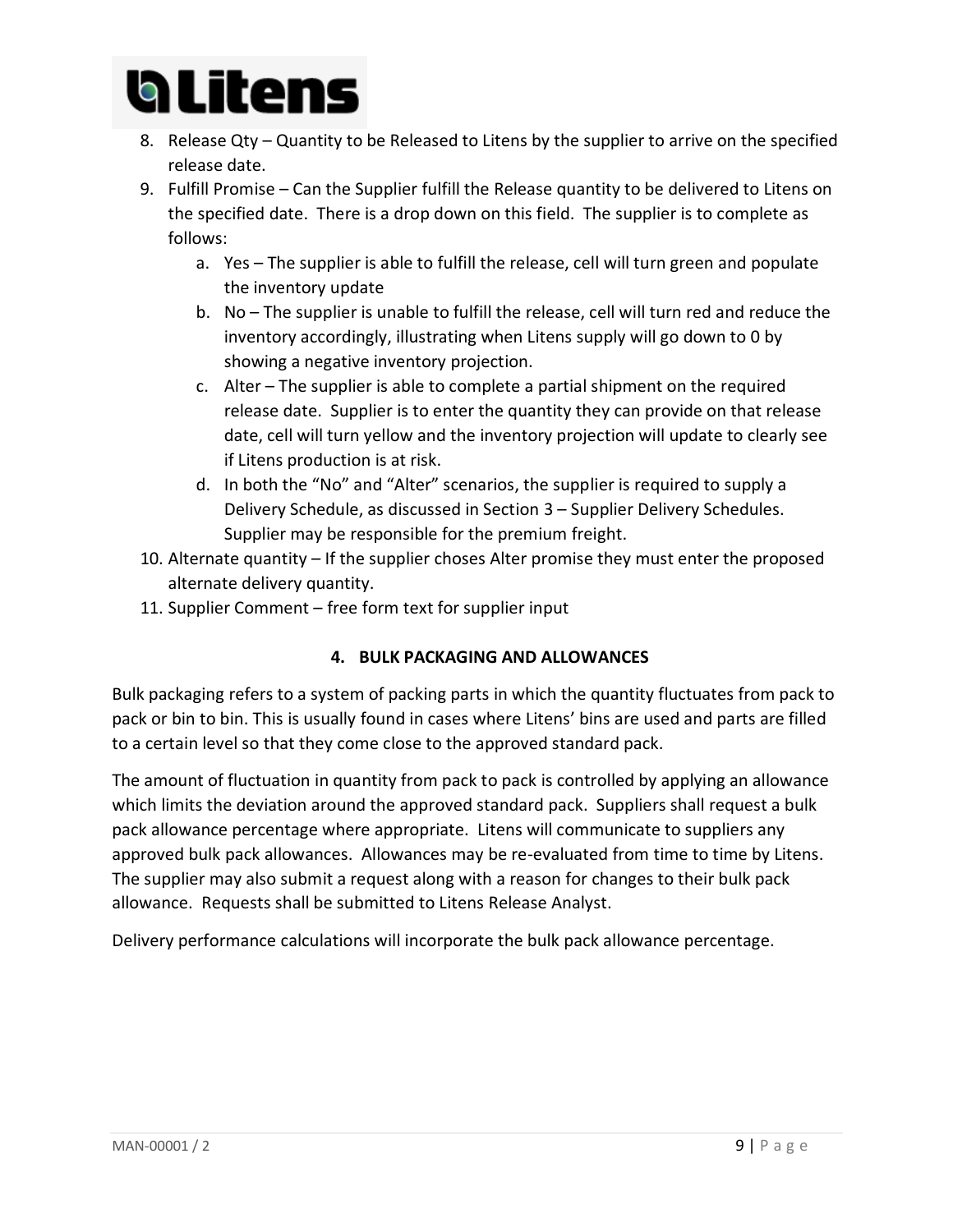

#### **5. SUPPLIER BIN TAGS, BOX, SKID LABELS & SHIPPING DOCUMENT REQUIREMENTS**

All supplier bin tags, box labels, skid labels, packing slips, invoices and ASN's shall include the correct Litens part numbers, revision levels and quantities.

For further detail on bin tags, box labels and skid labels please refer to Litens Packaging Handbook Labelling and Identification System.

For all suppliers accurate shipping documents must accompany the shipments. Overseas suppliers are required to supply 4 copies.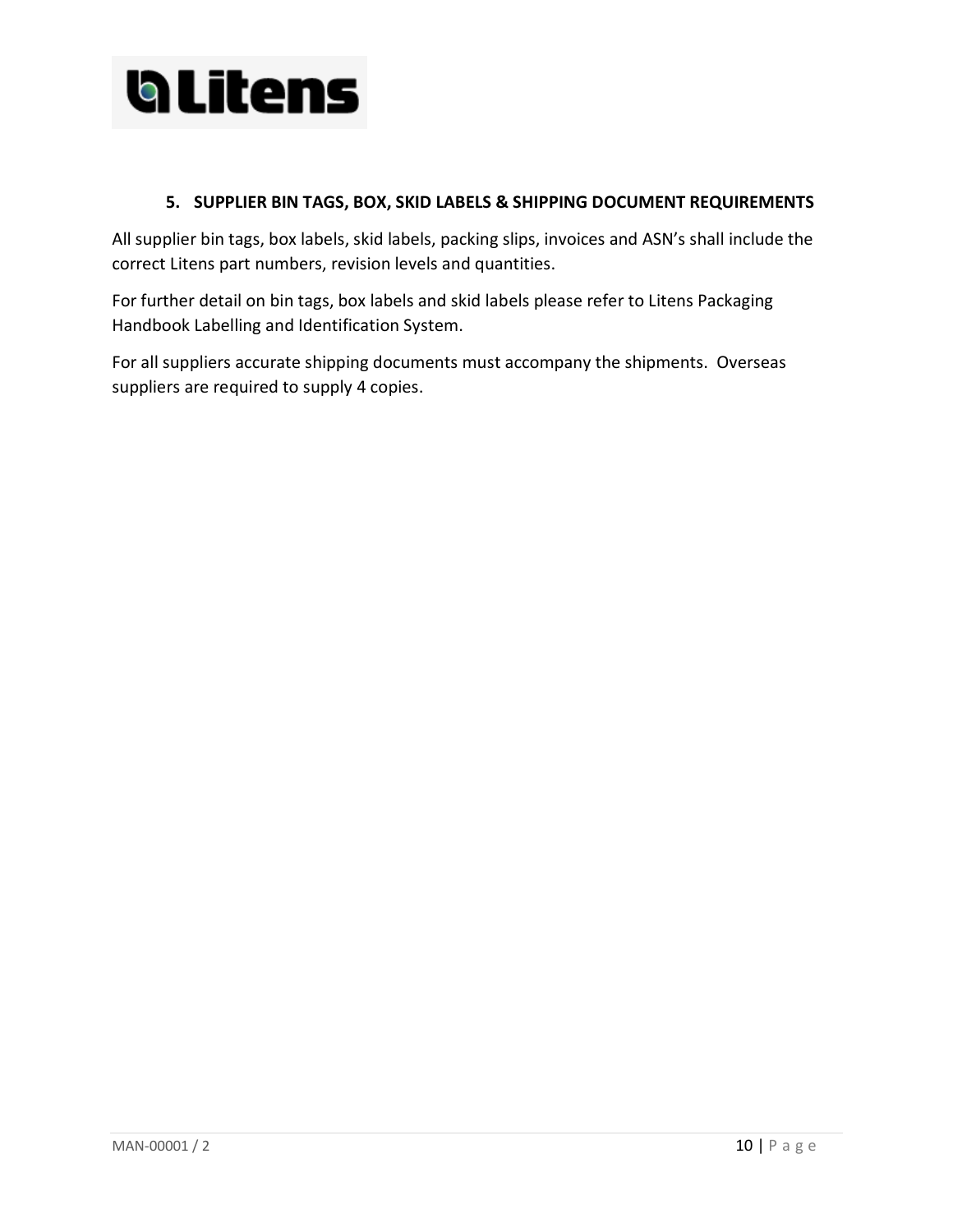## **Glitens**

#### **6. ADVANCE SHIPPING NOTICE (ASN)**

All shipments to Litens shall be followed immediately by an Advance Shipping Notice (ASN) as soon as the parts have left the supplier's dock. ASN shall be sent by EDI/WEBEDI. There must be only one ASN per shipment. ALL ASN'S SHALL CONTAIN THE FOLLOWING INFORMATION AND SHOULD MATCH EXACTLY WITH THE INFORMATION ON THE SKID LABEL:

- 1. DATE AND TIME: The date and time at which the shipment left the supplier's dock
- 2. BILL OF LADING NUMBER: The bill of lading or packing slip number on which the shipment of parts will appear. There should be a single packing slip for each plant per shipment to Litens. The packing slip number must be referenced as the shipper number on the ASN. This number must match the number that is sent on the invoice (ideally, the shipper number on the ASN would be the packing slip number which would then be the invoice number)
- 3. LITENS PART NUMBER: Litens part numbers including revision for each part shipped.
- 4. QUANTITY SHIPPED: The quantity of each part shipped
- 5. CONTAINER TYPE: The bin code used for shipping each part number. The supplier is required to include the bin type used for each part number and bin type. If multiple bin types are used for a single part number, the supplier is required to send each bin type. See the acceptable codes in section 9 below.
- 6. NUMBER OF CONTAINERS: The total number of containers (Litens' bins, skids, boxes, totes etc.) used in the current shipment. In the case of Litens' bins, the number of each type of bin. (See section 9 below.)
- 7. MODE OF TRANSPORTATION: This may include:
	- a. Litens truck
	- b. Litens approved carrier
	- c. Supplier's truck
	- d. Federal Express
	- e. Courier
	- f. Air freight shipment
- 8. WAY BILL NUMBER: For air freight and courier shipments a way bill number must be provided.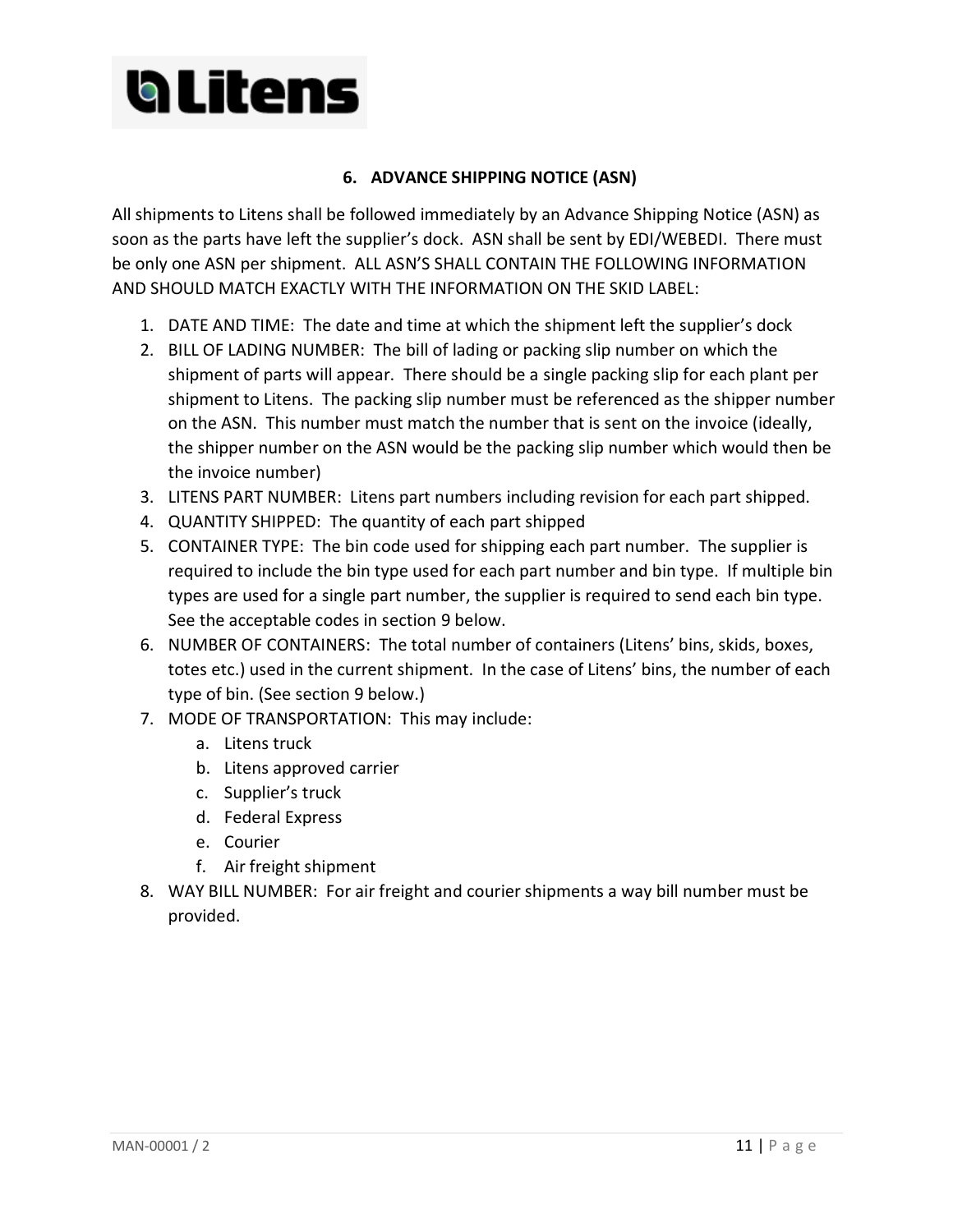

#### **7. REJECTED MATERIAL**

When parts are declared defective by Litens Quality Assurance Department (i.e. issuance of a SCAR) the defective material may need to be replaced. Once Litens QA has informed the supplier about the rejected material, the supplier shall provide a Supplier Delivery schedule for replacement parts to the Litens Release Analyst/Expeditor. After the schedule has been received and agreed upon, the Release Analyst/Expeditor will issue the appropriate release.

Suppliers shall ship the certified/replacement material to Litens at their cost. Suppliers can contact the Release Analyst/Expeditor to request authorization to ship replacement material, or to have defective material returned, using the pre-scheduled delivery route. If approved, freight charges will not apply.

Please note that when a quantity of parts is returned as being defective, the cum received for that item will be reduced by an equal quantity.

#### **8. LITENS SUPPLIED BINS**

**APPROVED USAGE –** Some suppliers are provided with Litens' bins for packing parts for shipment. Suppliers shall not use Litens' bins for storing finished goods beyond the Fabrication Authorization, or the Material Authorization if Fabrication Authorization is not given. Litens' bins shall not be using for storing quarantined parts, work in process parts or scrap material. Litens will determine the number of bins allotted to each supplier and will monitor the level of bins at each supplier's facility

**PHYSICAL COUNTS –** Litens' bins are considered customer supplied product and are subject to periodic requests for physical counts and reconciliation.

**BIN CODES AND DESCRIPTIONS –** Container sizes and representative codes Litens may use from time to time are as follows (dimensions given for bins are internal and in cm):

|                  |                    | LENGTH          | <b>WIDTH</b> | <b>HEIGHT</b> |
|------------------|--------------------|-----------------|--------------|---------------|
|                  | LIT1 FULL SIZE BIN | 96              | 70           | 64            |
| LIT <sub>2</sub> | HALF SIZE BIN      | 96              | 70           | 32            |
| LIT3             | QUARTER SIZE BIN   | 96              | 70           | 16            |
| SUP1 SKID        |                    | <b>VARIABLE</b> |              |               |
| SUP2 BOX         |                    | VARIABLE        |              |               |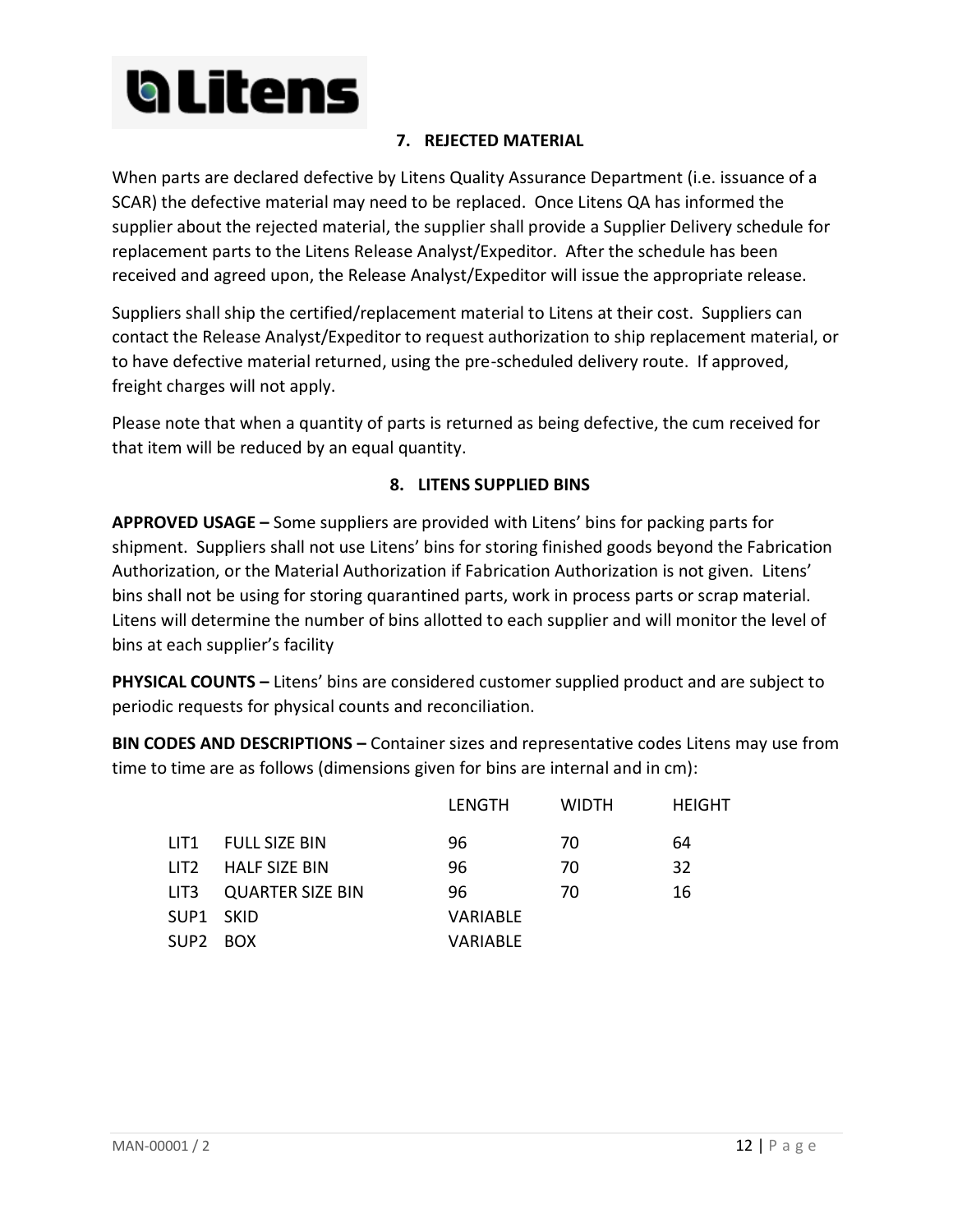

#### **9. LITENS SUPPLIED PRODUCT (OFF PREMISE INVENTORY)**

This section applies to all suppliers who use Litens' supplied material and ensure responsibilities and expectations are clearly defined to ensure the accuracy of Litens inventory held by suppliers off premise.

#### **SUPPLIER RESPONSIBILITIES:**

- The supplier is responsible to provide an accurate physical count of all Litens owned inventory held at their location monthly which is based on Litens Accounting Periods.
- **STATEMENT OF OFF PREMISE INVENTORY:** Complete and return by email the Statement of Off-Premise Inventory to the attention of Litens Release Analyst on the date specified in the schedule provided by Litens. The schedule of monthly cut-off dates will be provided at the beginning of each years by your Release Analyst. All off-premise inventory reports must be emailed to the attention of your Litens Release Analyst by 4 pm on the date indicated by the schedule. Any problems due to the use of improper cutoff time and date will result in the Off Premise Report being returned to the supplier for further evaluation. It is the supplier responsibility to provide appropriate documentation for any disputed balances. Once the report has been reviewed and agreed upon Litens Release Analyst a copy will be sent back to the Supplier for final sign off.

#### **LITENS RELEASE ANALYST RESPONSIBILITIES:**

• Review and reconcile to Litens information on Statement of Off-Premise Inventory and update Litens computerized management system. Return by email to the supplier the acknowledged Statement of Off-Premise Inventory for final signature.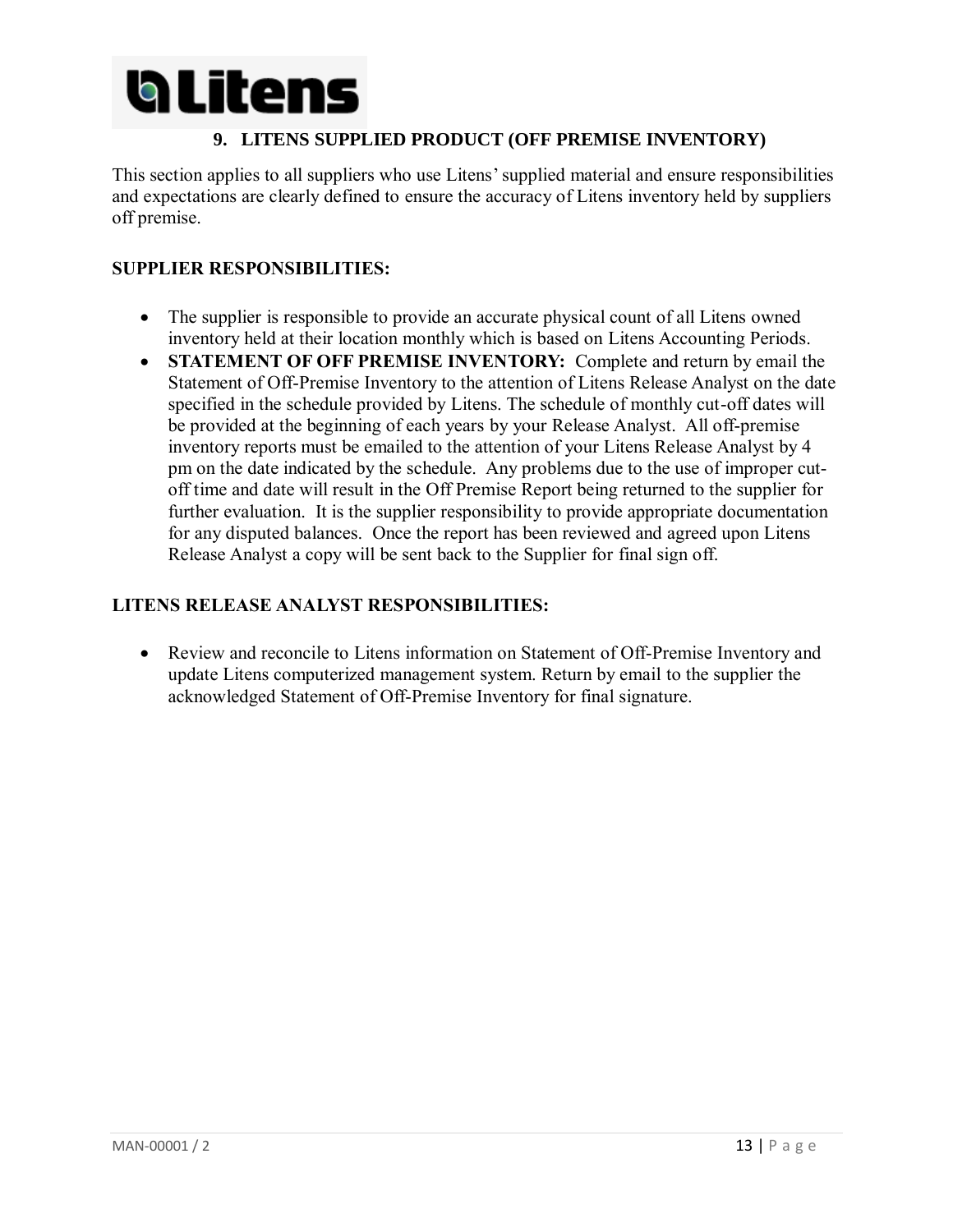

Below is an example of the Statement of Off Premise Inventory Report, as well as an explanation on how to interpret and use the information.



- 1. ACCOUNTING PERIOD:Reporting month date (Cut off time will always be at 4 pm on the last day of the closing period).
- 2. PART#: Component provided to supplier by Litens.
- 3. OPENING BALANCE: Previous month's agreed upon end balance.
- 4. RECEIVED: Total of that component received from Litens during the accounting period.
- 5. IN TRANSIT TO SUPPLIER: All shipments leaving Litens by 4 pm on the last day of the cut-off but not yet received by the Supplier (still in transit).
- 6. SALVAGED COMPONENTS: Components reported last month as QA HOLD or REJECT that have been returned to good inventory by the supplier.
- 7. RETURNED FROM LITENS: Total of parts returned to original component supplier from Litens (vendor returns).
- 8. SHIPPED ON RELEASE: Total of all shipments made to Litens for consumption during the accounting period.
- 9. IN TRANSIT FROM SUPPLIER: All shipments that were shipped from the Supplier by 4 pm but not yet received by Litens.
- 10. SHIPPED ON SAMPLES: Total of shipments made to Litens on a Sample Purchase Order during accounting period.
- 11. RAW COMPONENTS RETURNED: Unprocessed parts returned to Litens during the accounting period.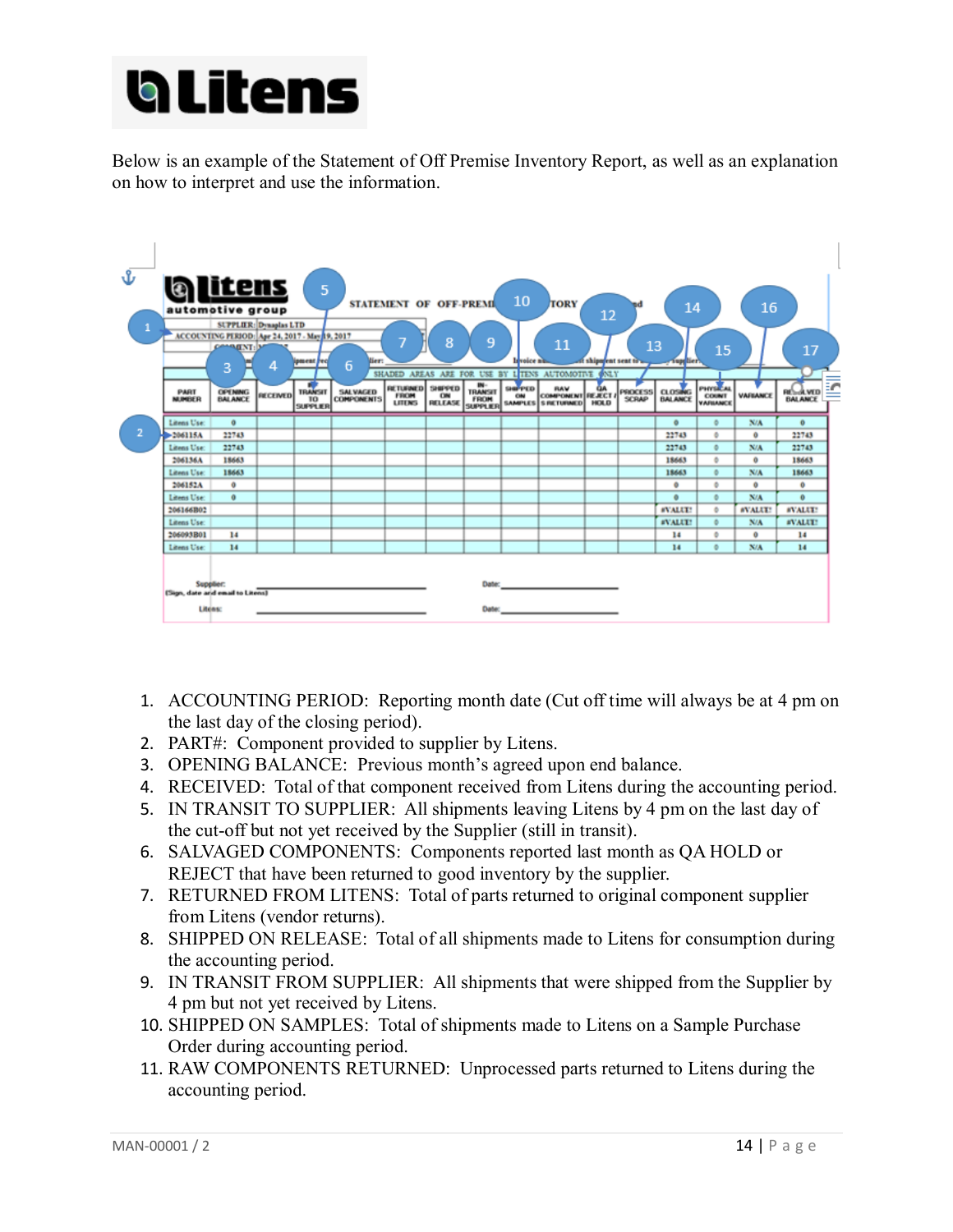

- 12. QA REJECT/HOLD: Total of any suspect material or material that is found out of spec or quarantined for any other reason awaiting disposition during the accounting period.
- 13. PROCESS SCRAP: Total of scrap that is generated during set up of a machine or during a production run during the accounting period.
- 14. CLOSING BALANCE: Opening Balance + Received + In transit to Supplier + Returned from Litens – Salvage Components – Shipped on Release – Shipped on Samples – Raw Components Returned – QA Reject/Hold – Process Scrap. (The closing balance must be based on the actual physical count of all parts, including in process parts in the supplier's possession). Formula is automated.
- 15. PHYSICAL COUNT VARIANCE: Total loss or gain after performing a physical count (difference between the quantity counted and the calculated closing balance). Physical count losses that are considered excessive can be charged back to the supplier.
- 16. VARIANCE: The variance will be calculated by your Release Analyst at time of reconciliation.
- 17. RESOLVED BALANCE: Closing Balance +/- physical count variance. Formula is automated.

#### **10. PREMIUM FREIGHT**

Suppliers shall be held responsible for expedited and non-expedited freight costs when any of the following situations arise:

- The return of defective material to the supplier and the shipping of replacement parts to Litens, unless the supplier receives authorization to ship these parts on a Pre-Scheduled Delivery Route vehicle.
- The supplier did not ship according to the current release.
- The supplier has over-shipped parts and parts are being returned.
- The supplier did not use a Litens approved carrier.

The supplier shall maintain proper documentation to dispute any freight charges.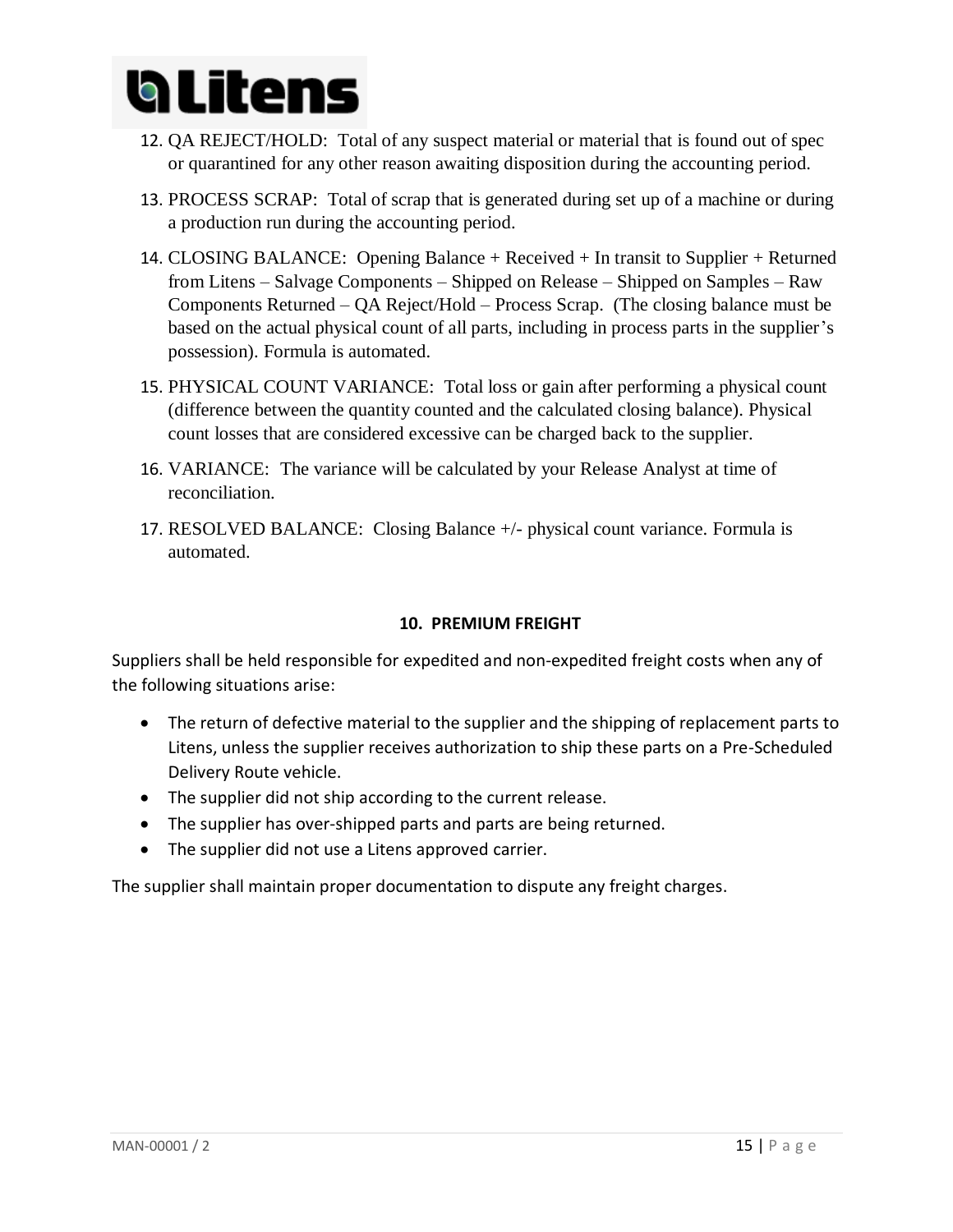

#### **11. SUPPLIER DELIVERY PERFORMANCE MEASUREMENT**

It is each supplier's responsibility to establish system to support 100% on time delivery and to complete internal corrective actions to improve delivery and communication of delivery problems. Suppliers are also responsible to ship material according to their specified transportation mode, routing, standard pack, container, Advance Shipment Notification or other Litens requirement.

See MAN-0007 Supplier Quality Manual for further detail.

Delivery tolerances are as below:

- +/- 0 Days Late/Early
- +/- 10% Standard Pack
- 0% ASN Failure

To calculate your on time delivery rating, take the number of accurate receipts and divide by the total number of receipts during a month. Multiply by 100 to get the rating as a percentage or:

(# of Passes/Total Number of Receipts) x 100 = OTD Rating Percentage

#### **DELIVERY DISPUTE PROCESS:**

- Provide a brief explanation of the Litens caused error you were penalized for along with the requirement documentation by the dispute deadline dates. Dispute deadlines are 5 working days from the email date posted in the Litens Supplier Rating System. Late disputes will not be considered.
- Any supporting written proof submitted for dispute must come from the Litens Material Control Team
- Send dispute documents to: [supplierdeliveryrowntree@litens.com](mailto:supplierdeliveryrowntree@litens.com) or [supplierdeliverycourtland@litens.com](mailto:supplierdeliverycourtland@litens.com)
- Supplier disputes are considered when proof of the following circumstances are provided:
	- o Litens Release Volatility +/-20% Variance
	- $\circ$  Capacity constraints short term issues are addressed with Material Control using shipping schedules. Long term issues are addressed with Litens Purchasing Manager.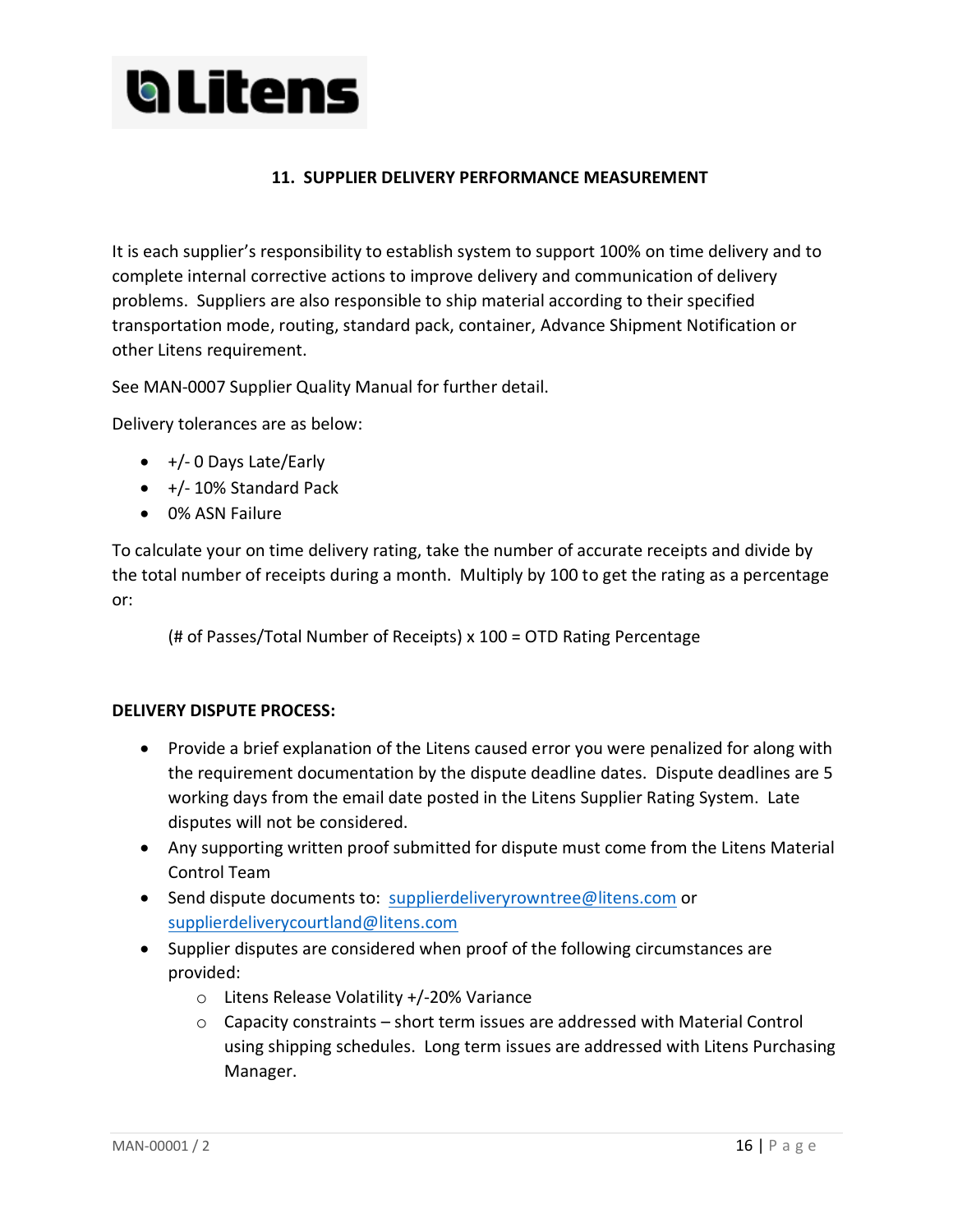

The supplier must look at the prior week's release and provide formal proof/email from Material Control stating under/over shipment was approved. These cannot be disputed unless the supplier received written agreement but did not receive a revised release for the week the concern took place.

Adjustments made to the weekly ratings will be reflected in your next monthly report card. You will be advised in writing of any revised ratings.

**DISPUTES AFTER THE DUE DATE WILL NOT BE ACCEPTED.**